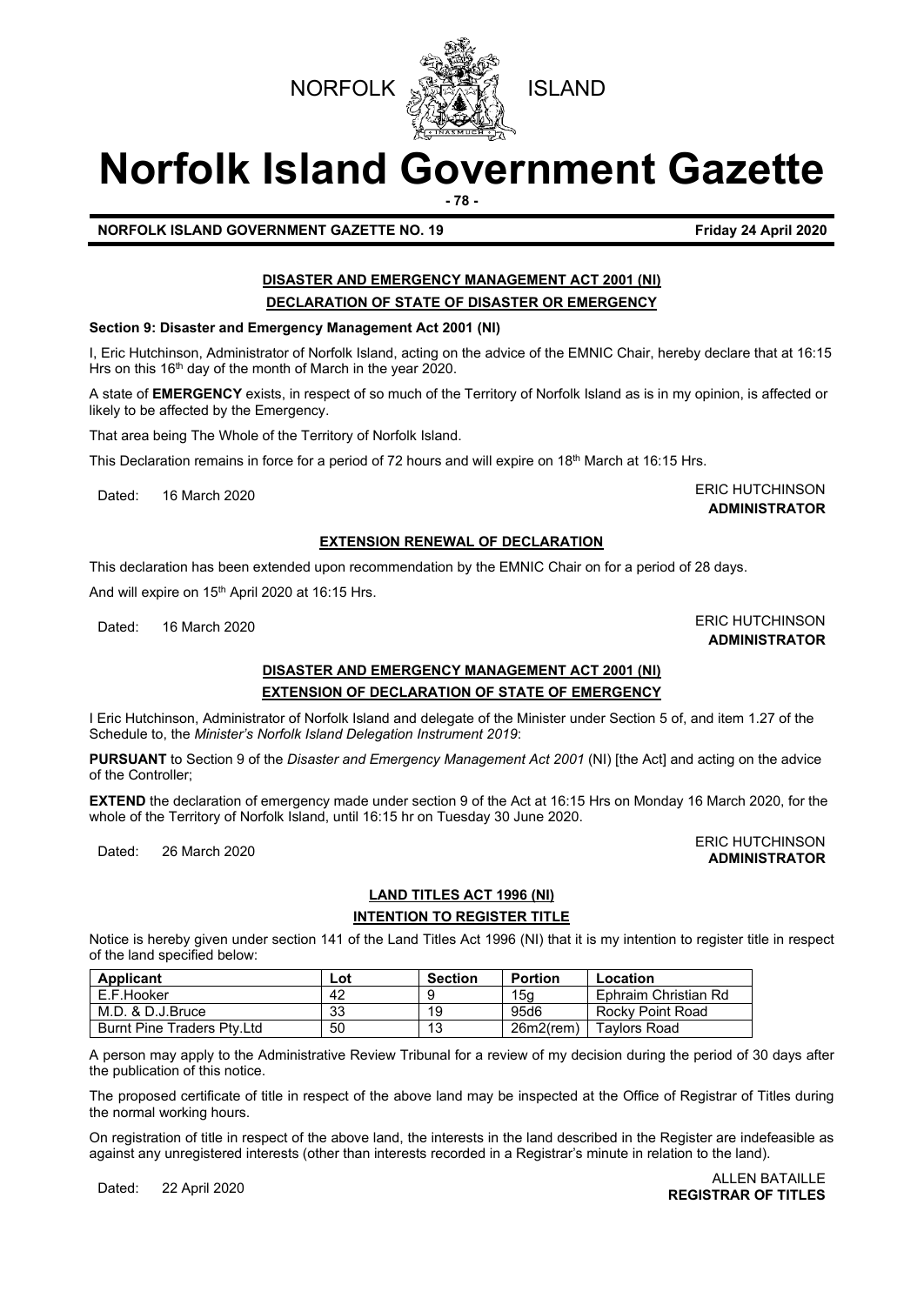#### **NORFOLK ISLAND GOVERNMENT GAZETTE NO. 19 Friday 24 April 2020**

#### **TREES ACT 1997 (NI) NOTICE UNDER SUBSECTION 9(5) GRANT OF PERMITS TO TAKE PROTECTED TREES**

I, James Castles, Senior Environmental Officer, authorised officer of the Norfolk Island Regional Council, give notice in accordance with subsection 9(5) of the *Trees Act 1997* (NI) that the following permits have been granted under subsection 9(1) of the Act during the period 1 January 2020 to 31 March 2020.

| Tree number   | <b>Species</b>         | Location                        |
|---------------|------------------------|---------------------------------|
| $1/20 - 7/20$ | 7 x Norfolk pine trees | Portion 150g, Douglas Drive and |
|               |                        | Portion 153h2 and 153h Mission  |
|               |                        | Road                            |
| 8/20 - 11/20  | 4 x Norfolk pine trees | Portion 79i, 83 Country Road    |
| 12/20 - 13/20 | 2 x Norfolk pine trees | Portion 53p1, Middlegate Road   |

Dated: 31 March 2020 JAMES CASTLES

#### **SENIOR ENVIRONMENTAL OFFICER**

#### **PLANNING ACT 2002 (NI) – SUBSECTION 43(1) NOTICE DEVELOPMENT APPLICATIONS**

| Development Application No.: | DA.BA 12/2020                                            |
|------------------------------|----------------------------------------------------------|
| Applicant:                   | P A Reeves                                               |
|                              | PO Box 254, NORFOLK ISLAND 2899,                         |
| Location:                    | Portion(s) Lot: 34 Sec: 32 Por: 124A, 176 Anson Bay Road |
| Proposed Development:        | Food Premises - Café; and Signage                        |
| Zone:                        | Rural                                                    |
| Category:                    | Permissible (with consent)                               |

#### **Public Exhibition**

This Development Application may be inspected at the Norfolk Island Regional Council website <http://www.norfolkisland.gov.nf/your-council/council-documents/documents-public-exhibition>

#### **Submission**

Any person may, during the period between Monday 20 April 2020 and Monday 4 May 2020, make written submissions to the General Manager about this Development Application. All submissions must state the relevant Development Application number. All submissions must be signed by at least one person making the submission. If a submission objects to the proposed development, the grounds for objections must be specified in the submission.

#### **Reviewable decisions**

Decisions made on this Development Application under the *Planning Act 2002 (NI)* are reviewable decisions within the meaning of subsection 78(1) of the Act.

#### Dated: 15 April 2020 **Dated: 15 April 2020 SENIOR STRATEGIC PLANNER**

#### **TRAFFIC ACT 2010 (NI)**

#### **TEMPORARY CLOSURE OF ROAD - MOVEMENT OF WIDE AND HEAVY VEHICLES MARSHS ROAD FROM STOCKYARD ROAD TO BALL BAY**

I, Andrew Roach, Chief Executive Officer and General Manager of the Norfolk Island Regional Council, under section 50 of the *Traffic Act 2010* (NI), temporarily **close** that part or parts of the road specified in Part 1 of the Schedule to all vehicular traffic (except any vehicle specified in Part 2 of the Schedule) **for a 24 hr period each day from the date of publication in the Gazette to 6.00am on 30 September 2020** as I am of the opinion it is necessary or desirable to do so for public safety purposes and to enable Boral Resources QLD Pty Limited to receive and move vehicles, plant, equipment and materials from Ball Bay's temporary Groyne involving the operation of wide and heavy vehicles and for related purposes.

#### **SCHEDULE**

**Part 1** – Partial Road Closure: That part or parts of the roads comprising Marsh's Road from Stockyard Road to Ball Bay

**Part 2** - Exempted classes of vehicles –

- (a) Vehicles and plant authorised by the General Manager of the Norfolk Island Regional Council or delegate thereof for delivery of goods or services;
- (b) Council vehicles and plant involved on official business;
- (c) Police, ambulance, fire services and emergency vehicles on official business;
- (d) Vehicles authorised by OIC Police or delegate thereof;
- (e) Fuel and Gas supply vehicles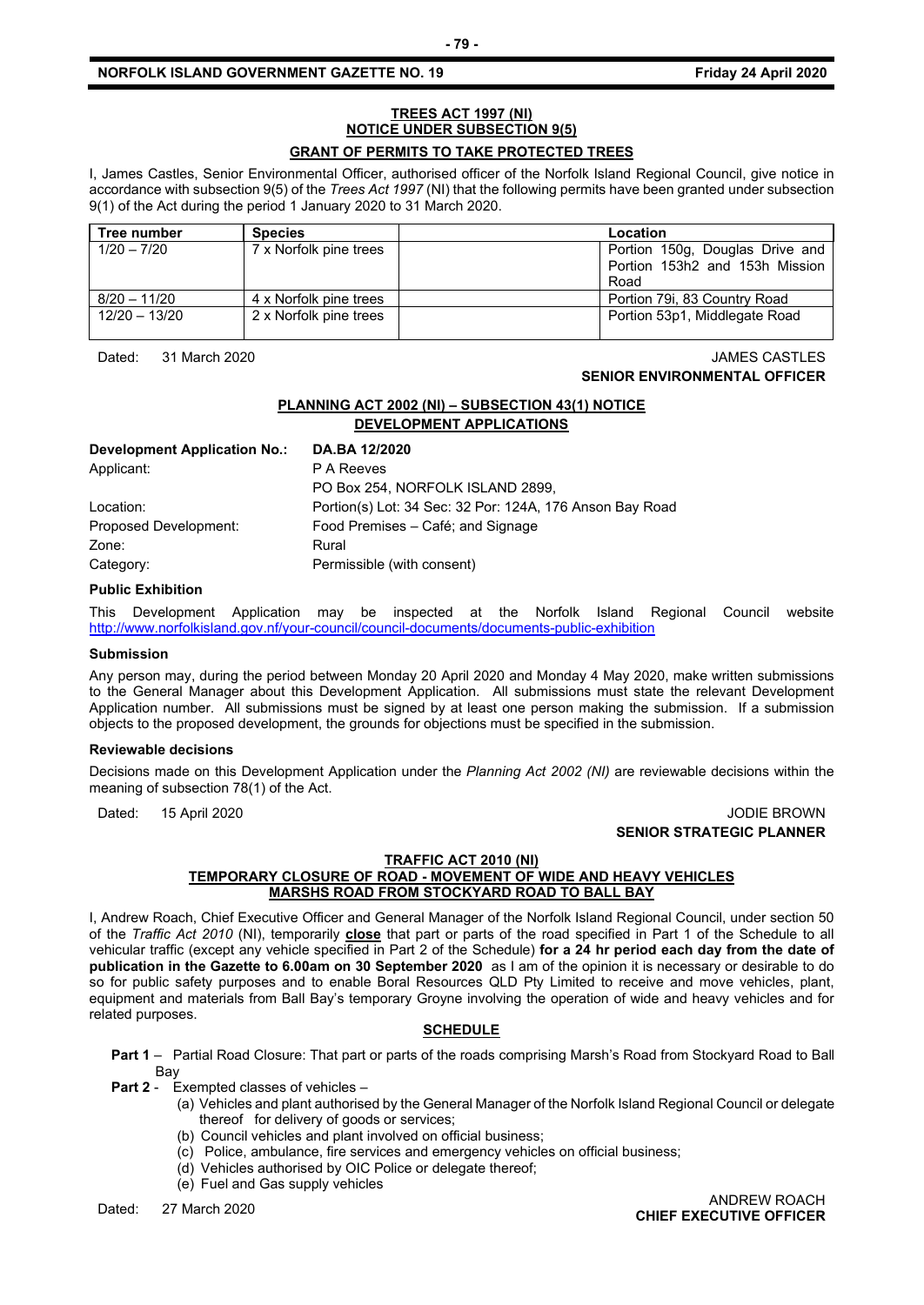#### **NORFOLK ISLAND GOVERNMENT GAZETTE NO. 19 Friday 24 April 2020**

#### **TRAFFIC ACT 2010 (NI) TEMPORARY CLOSURE OF ROAD FOR ROAD WORKS CULVERT REPLACEMENT & REPAIR NEW CASCADE ROAD – BETWEEN TAYLORS ROAD AND HARPERS ROAD**

I, Andrew Roach, Chief Executive Officer and General Manager of the Norfolk Island Regional Council, under section 50 of the *Traffic Act 2010* (NI), **close** that part or parts of the road specified in Part 1 of the Schedule to all vehicular traffic (except any vehicle specified in Part 2 of the Schedule) for and during the period **8.00 am to 4.00 pm on and from Monday 30 March 2020 through to Thursday 30 April 2020** as necessary for public safety purposes and as I am of the opinion it is necessary or desirable to do so in order to carry out **CULVERT REPLACEMENT AND REPAIR AT CULVERTS 2, 4 & 6**.

#### **SCHEDULE**

**Part 1** – Partial Road Closure: That part of New Cascade Road, from Portion 26h to Portion 27b3 between Taylors Road and Harpers Road, for the purpose of culvert/pipe replacement and repair as shown on the attached plan and map. The start and end of the road works site to be as officially signposted by the Council or as directed by Council workers at the works site or as directed by police from time to time during the period which from time to time may be a closure of all of the road or a closure of only a part of the road or a closure of one or more carriageways of New Cascade Road as needed for the culvert works.

**Part 2** - Exempted classes of vehicles –

- a) Vehicles and plant authorised by the Interim General Manager of the Norfolk Island Regional Council or delegate thereof for delivery of goods or services;
- b) Council vehicles and plant involved on official business;
- c) Police, ambulance, fire services and emergency vehicles on official business;
- d) Vehicles authorised by OIC Police or delegate thereof.



Dated: 26 March 2020 **ANDREW ROACH** 

### **CHIEF EXECUTIVE OFFICER**

#### **TRAFFIC ACT 2010 (NI) CLOSURE OF BOUNTY STREET ROAD AND BRIDGE**

I, Bruce Taylor, Acting Chief Executive Officer and Acting General Manager of the Norfolk Island Regional Council, under section 50 of the *Traffic Act 2010* (NI) **close** that part of the road specified in Part 1 of the Schedule to all vehicular traffic (except for classes of vehicles specified in Part 2 of the Schedule) **immediately** and for the period commencing from the date of gazettal of this notice **until further notice** as in my opinion it is necessary or desirable to do so for **urgent road works and repairs to the Bounty Street bridge** and for related purposes and for public safety purposes.